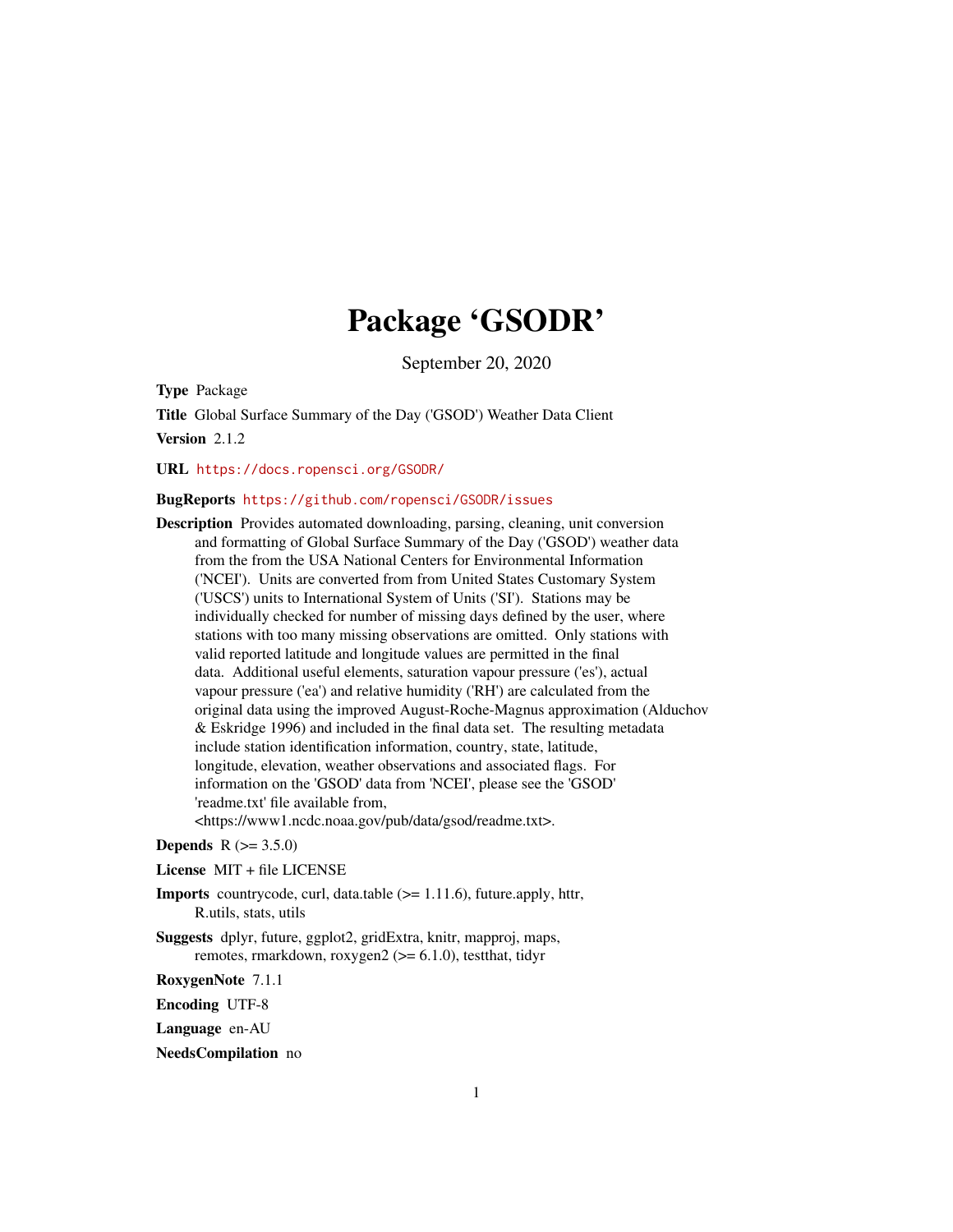<span id="page-1-0"></span>Repository CRAN

LazyData FALSE

LazyLoad FALSE

ByteCompile TRUE

VignetteBuilder knitr

X-schema.org-applicationCategory Tools

X-schema.org-keywords US-NCEI, meteorological-data, global-weather, weather, weather-data, meteorology, station-data, surface-weather, data-access, US-NCDC

X-schema.org-isPartOf https://ropensci.org

Author Adam Sparks [aut, cre] (<https://orcid.org/0000-0002-0061-8359>), Tomislav Hengl [aut] (<https://orcid.org/0000-0002-9921-5129>), Andrew Nelson [aut] (<https://orcid.org/0000-0002-7249-3778>), Hugh Parsonage [cph, ctb] (<https://orcid.org/0000-0003-4055-0835>), Taras Kaduk [ctb] (Suggestion for handling bulk station downloads more efficiently), Gwenael Giboire [ctb] (Several bug reports in early versions and testing feedback), Łukasz Pawlik [ctb] (Reported bug in windspeed conversion calculation), Ross Darnell [ctb] (Reported bug in 'Windows OS' versions causing 'GSOD' data untarring to fail, <https://orcid.org/0000-0002-7973-6322>), Tyler Widdison [ctb] (Reported bug where `nearest\_stations()` did not return stations in order of nearest to farthest.)

Maintainer Adam Sparks <adamhsparks@gmail.com>

Date/Publication 2020-09-20 04:20:08 UTC

### R topics documented:

#### $\blacksquare$

<span id="page-1-1"></span>get\_GSOD *Download and return a data.table object of GSOD weather data*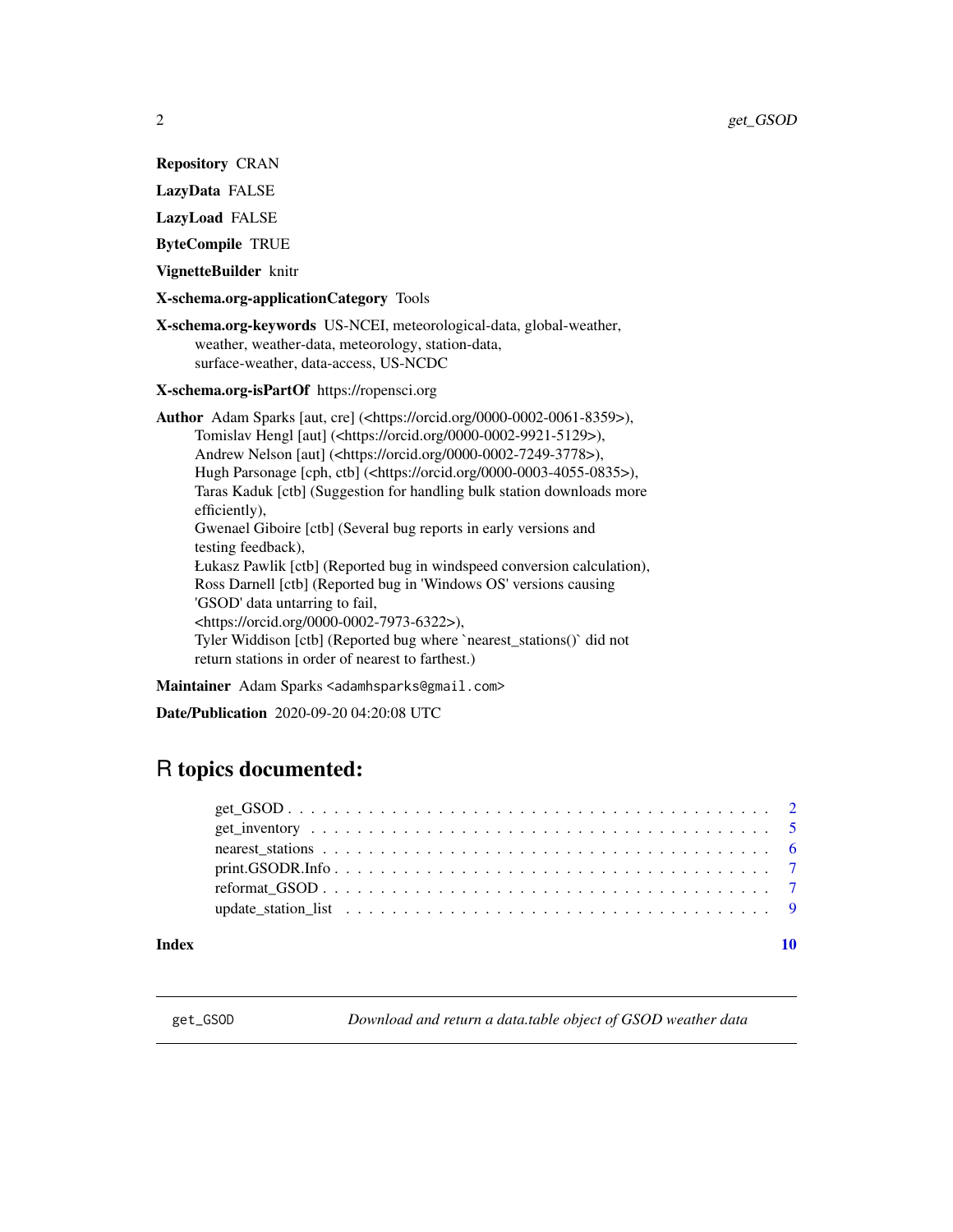#### <span id="page-2-0"></span>get\_GSOD 3

#### **Description**

This function automates downloading, cleaning, reformatting of data from the Global Surface Summary of the Day (GSOD) data provided by the [US National Centers for Environmental Information](https://data.noaa.gov/dataset/dataset/global-surface-summary-of-the-day-gsod) [\(NCEI\),](https://data.noaa.gov/dataset/dataset/global-surface-summary-of-the-day-gsod) Three additional useful elements: saturation vapour pressure (es), actual vapour pressure (ea) and relative humidity (RH) are calculated and returned in the final data frame using the improved August-Roche-Magnus approximation (Alduchov and Eskridge 1996).

Parallel processing can be enabled using [plan](#page-0-0) to set up a parallel backend of your choice, *e.g.*, future::plan("multisession").

#### Usage

```
get_GSOD(
  years,
  station = NULL,
  country = NULL,
  max_missing = NULL,
  agroclimatology = FALSE
)
```
#### Arguments

| years           | Year(s) of weather data to download.                                                                                                                                                                                                                                                                                                                                                                                                                                                                                                                                                                           |
|-----------------|----------------------------------------------------------------------------------------------------------------------------------------------------------------------------------------------------------------------------------------------------------------------------------------------------------------------------------------------------------------------------------------------------------------------------------------------------------------------------------------------------------------------------------------------------------------------------------------------------------------|
| station         | Optional. Specify a station or multiple stations for which to retrieve, check and<br>clean weather data using STATION. The NCEI reports years for which the data<br>are available. This function checks against these years. However, not all cases<br>are properly documented and in some cases files may not exist for download<br>even though it is indicated that data was recorded for the station for a particular<br>year. If a station is specified that does not have an existing file on the server,<br>this function will silently fail and move on to existing files for download and<br>cleaning. |
| country         | Optional. Specify a country for which to retrieve weather data; full name, 2 or<br>3 letter ISO or 2 letter FIPS codes can be used. All stations within the specified<br>country will be returned.                                                                                                                                                                                                                                                                                                                                                                                                             |
| max_missing     | Optional. The maximum number of days allowed to be missing from a station's<br>data before it is excluded from final file output.                                                                                                                                                                                                                                                                                                                                                                                                                                                                              |
| agroclimatology |                                                                                                                                                                                                                                                                                                                                                                                                                                                                                                                                                                                                                |
|                 | Optional. Logical. Only clean data for stations between latitudes 60 and -60<br>for agroclimatology work, defaults to 'FALSE'. Set to 'TRUE' to include only<br>stations within the confines of these latitudes.                                                                                                                                                                                                                                                                                                                                                                                               |

#### Details

All units are converted to International System of Units (SI), *e.g.*, Fahrenheit to Celsius and inches to millimetres.

Data summarise each year by station, which include vapour pressure and relative humidity elements calculated from existing data in GSOD.

All missing values in resulting files are represented as NA regardless of which field they occur in.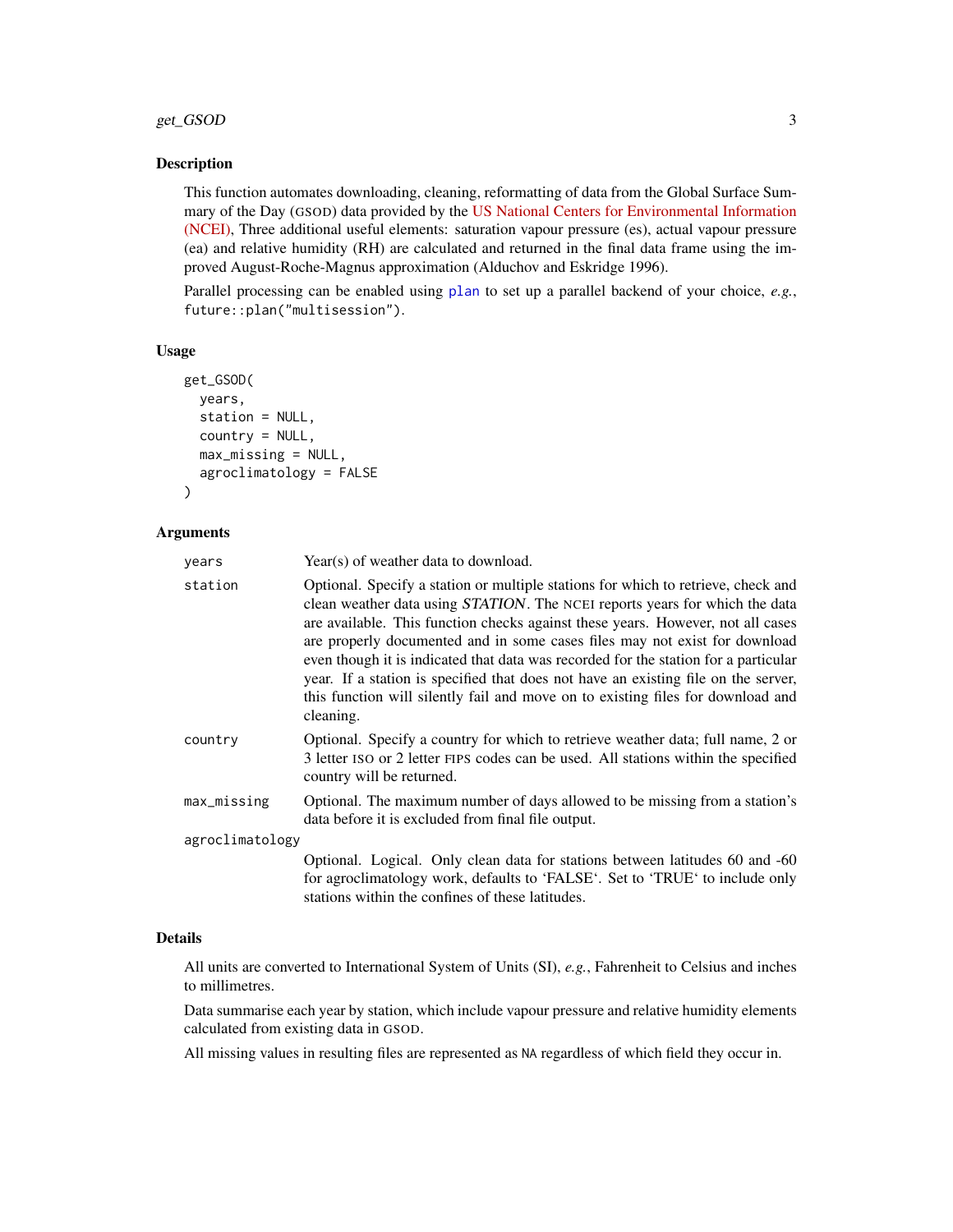<span id="page-3-0"></span>For a complete list of the fields and description of the contents and units, please refer to Appendix 1 in the [GSODR](https://CRAN.R-project.org/package=GSODR) vignette, vignette("GSODR",package = "GSODR").

For more information see the description of the data provided by NCEI, [https://www7.ncdc.noaa.](https://www7.ncdc.noaa.gov/CDO/GSOD_DESC.txt) [gov/CDO/GSOD\\_DESC.txt](https://www7.ncdc.noaa.gov/CDO/GSOD_DESC.txt).

#### Value

A data frame as a [data.table](#page-0-0) object of GSOD weather data.

#### References

Alduchov, O.A. and Eskridge, R.E., 1996. Improved Magnus form approximation of saturation vapor pressure. Journal of Applied Meteorology and Climatology, 35(4), pp.601-609. DOI: <10.1175

#### **Note**

GSODR attempts to validate year and station combination requests, however, in certain cases the start and end date may encompass years where no data is available. In these cases no data will be returned. It is suggested that the user check the latest data availability for the station(s) desired using [get\\_inventory](#page-4-1) as this list is frequently updated by the NCEI and is not shipped with **GSODR**.

While **GSODR** does not distribute GSOD weather data, users of the data should note the conditions that the U.S. NCEI places upon the GSOD data. "The following data and products may have conditions placed on their international commercial use. They can be used within the U.S. or for non-commercial international activities without restriction. The non-U.S. data cannot be redistributed for commercial purposes. Re-distribution of these data by others must provide this same notification."

#### Author(s)

Adam H. Sparks, <adamhsparks@gmail.com>

#### See Also

[reformat\\_GSOD](#page-6-1)

#### Examples

```
# Download weather station for Toowoomba, Queensland for 2010
tbar <- get_GSOD(years = 2010, station = "955510-99999")
```
#### tbar

# Download data for Australia from 2010 to 2011 AUS <- get\_GSOD(years = 2010:2011, country = "Australia")

AUS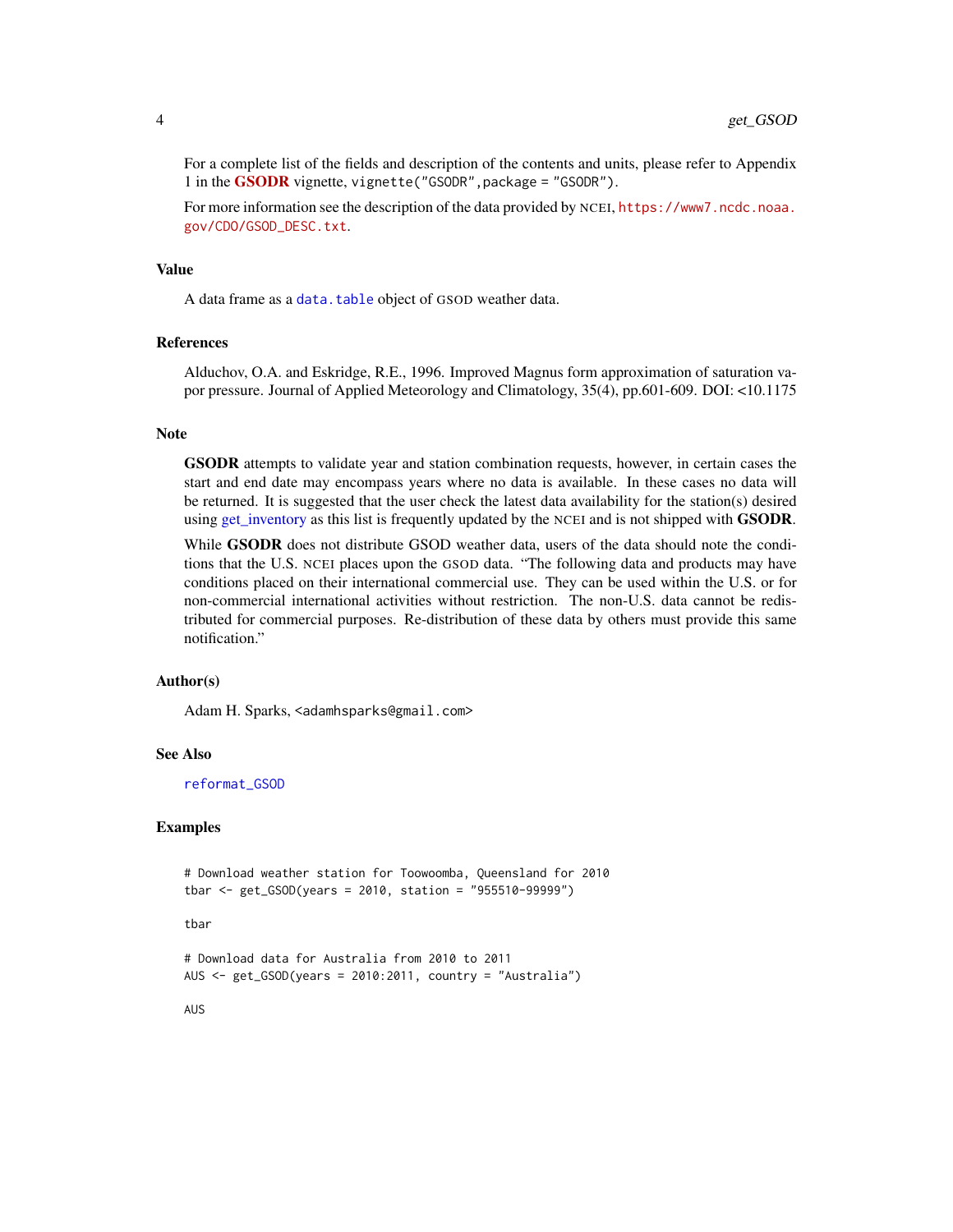<span id="page-4-1"></span><span id="page-4-0"></span>get\_inventory *Download and return a data.table object GSOD weather station data inventories*

#### Description

The NCEI maintains a document, [https://www1.ncdc.noaa.gov/pub/data/noaa/isd-inventor](https://www1.ncdc.noaa.gov/pub/data/noaa/isd-inventory.txt)y. [txt](https://www1.ncdc.noaa.gov/pub/data/noaa/isd-inventory.txt), which lists the number of weather observations by station-year-month from the beginning of the stations' records. This function retrieves that document and prints an information header displaying the last update time with a data frame of the inventory information for each station-yearmonth.

#### Usage

get\_inventory()

#### Value

A [data.table](#page-0-0) object of station inventories

#### Note

The GSOD data, which are downloaded and manipulated by GSODR, stipulate that the following notice should be given. "The following data and products may have conditions placed on their international commercial use. They can be used within the U.S. or for non- commercial international activities without restriction. The non-U.S. data cannot be redistributed for commercial purposes. Re-distribution of these data by others must provide this same notification."

#### Author(s)

Adam H. Sparks, <adamhsparks@gmail.com>

#### Examples

inventory <- get\_inventory() inventory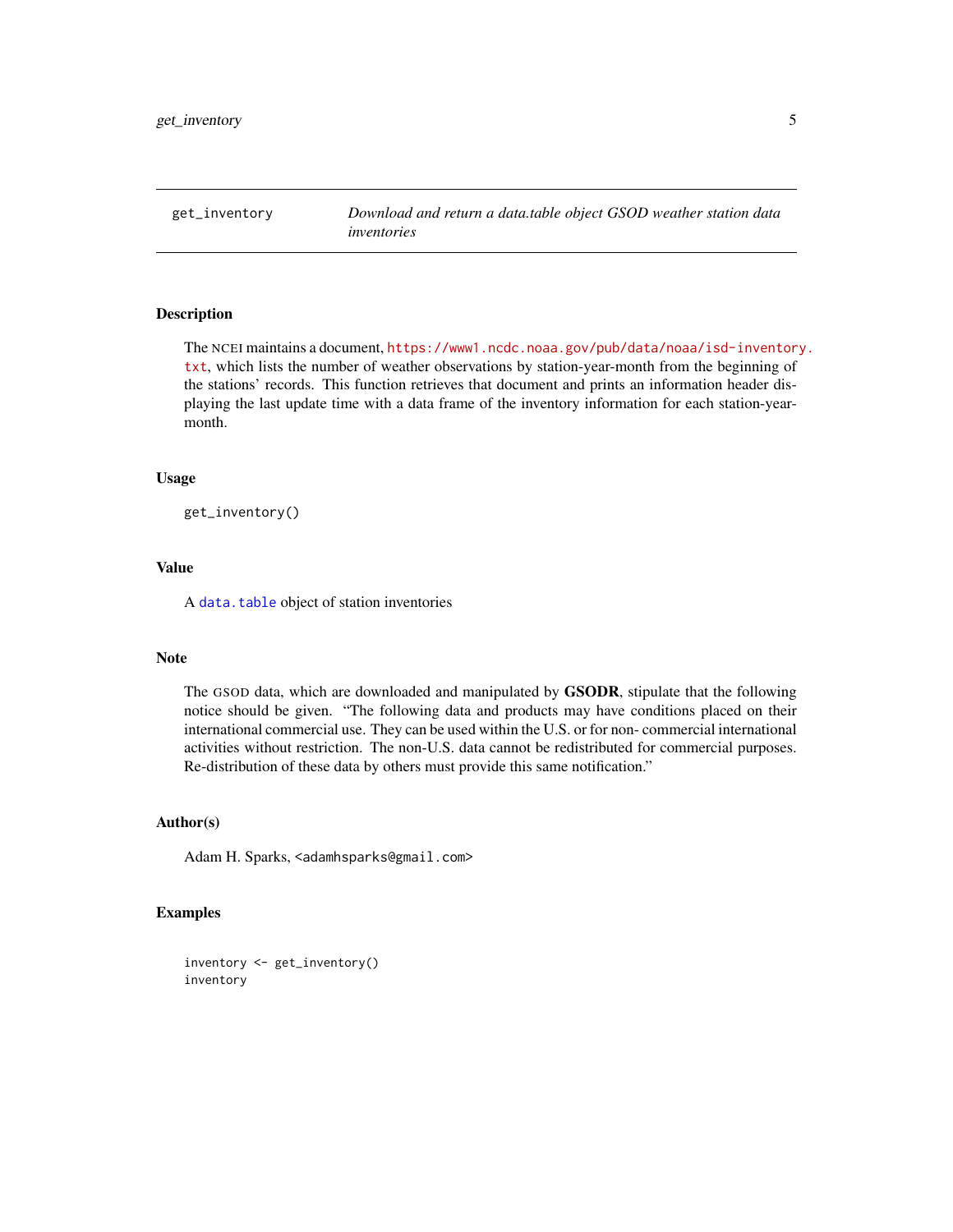<span id="page-5-0"></span>

#### Description

Given latitude and longitude values entered as decimal degrees (DD), this function returns a list (as an atomic vector) of station ID values, which can be used in [get\\_GSOD](#page-1-1) to query for specific stations as an argument in the station parameter of that function.

#### Usage

nearest\_stations(LAT, LON, distance)

#### Arguments

| LAT      | Latitude expressed as decimal degrees (DD) (WGS84)                       |
|----------|--------------------------------------------------------------------------|
| LON      | Longitude expressed as decimal degrees (DD) (WGS84)                      |
| distance | Distance in kilometres from point for which stations are to be returned. |

#### Value

By default a class [character](#page-0-0) [vector](#page-0-0) object of station identification numbers. in order from nearest to farthest in increasing order. If return\_full is TRUE, a [data.table](#page-0-0) with full station metadata including the distance from the user specified coordinates is returned.

#### Note

The GSOD data, which are downloaded and manipulated by GSODR stipulate that the following notice should be given. "The following data and products may have conditions placed on their international commercial use. They can be used within the U.S. or for non- commercial international activities without restriction. The non-U.S. data cannot be redistributed for commercial purposes. Re-distribution of these data by others must provide this same notification."

#### Author(s)

Adam H. Sparks, <adamhsparks@gmail.com>

#### Examples

```
# Find stations within a 100km radius of Toowoomba, QLD, AUS
n < - nearest_stations(LAT = -27.5598, LON = 151.9507, distance = 100)
n
```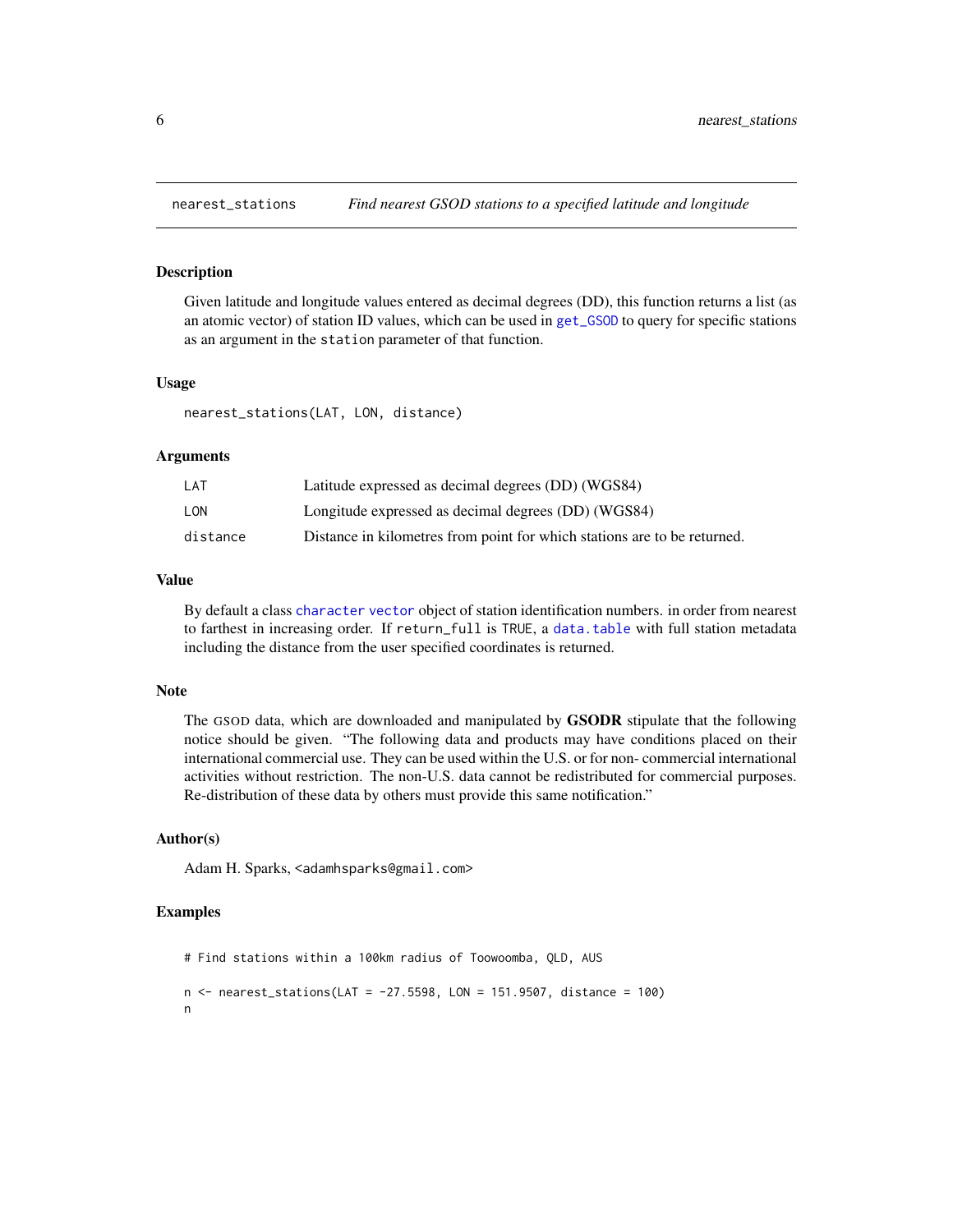<span id="page-6-0"></span>print.GSODR.Info *Prints GSODR.info object.*

#### Description

Prints GSODR.info object.

#### Usage

```
## S3 method for class 'GSODR.Info'
print(x, \ldots)
```
#### Arguments

| x | GSODR. Info object |
|---|--------------------|
| . | ignored            |

<span id="page-6-1"></span>

| reformat_GSOD | Tidy and return a data.table object of GSOD weather from local stor- |
|---------------|----------------------------------------------------------------------|
|               | age                                                                  |

#### Description

This function automates cleaning and reformatting of GSOD station files in

"YEAR.tar.gz", provided that they have been untarred or "STATION.csv" format that have been downloaded from the United States National Center for Environmental Information's (NCEI) download page. Three additional useful elements: saturation vapour pressure (es), actual vapour pressure (ea) and relative humidity (RH) are calculated and returned in the final data frame using the improved August-Roche-Magnus approximation (Alduchov and Eskridge 1996). All units are converted to International System of Units (SI), *e.g.*, Fahrenheit to Celsius and inches to millimetres.

#### Usage

```
reformat_GSOD(dsn = NULL, file_list = NULL)
```
#### Arguments

| dsn       | User supplied full file path to location of data files on local disk for tidying.                                                                                                              |
|-----------|------------------------------------------------------------------------------------------------------------------------------------------------------------------------------------------------|
| file list | User supplied list of file paths to individual files of data on local disk for tidying.<br>Ignored if dsn is set. Use if there are other files in the dsn that you do not wish<br>to reformat. |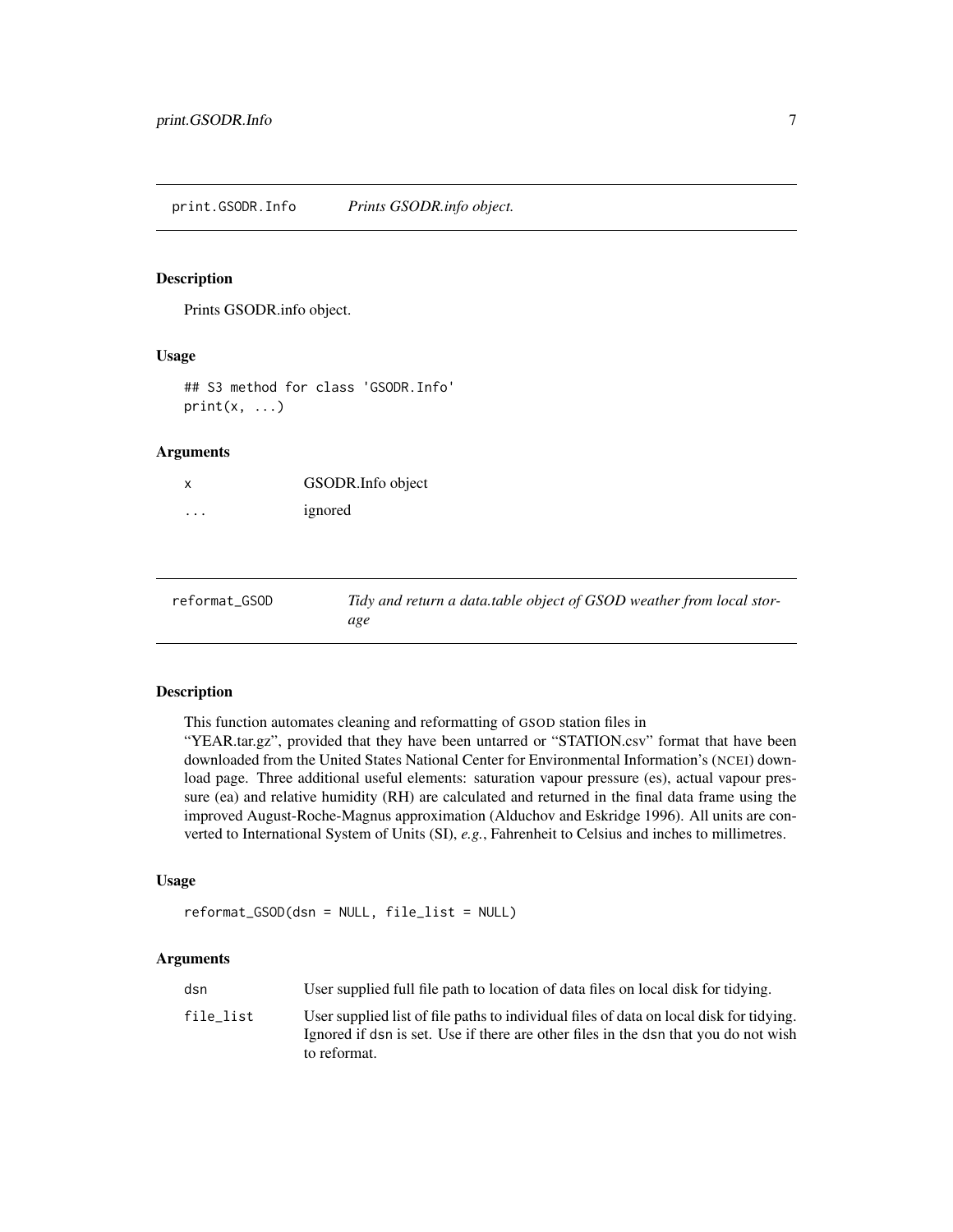<span id="page-7-0"></span>Parallel processing can be enabled using [plan](#page-0-0) to set up a parallel backend of your choice, *e.g.*, future::plan("multisession"). See Examples for more.

If multiple stations are given, data are summarised for each year by station, which include vapour pressure and relative humidity elements calculated from existing data in GSOD. Else, a single station is tidied and a data frame is returned.

All missing values in resulting files are represented as NA regardless of which field they occur in.

Only station files in the original "csv" file format are supported by this function. If you have downloaded the full annual ("YYYY.tar.gz") file you will need to extract the individual station files from the tar file first to use this function.

Note that reformat\_GSOD() will attempt to reformat any ".csv" files found in the dsn that you provide. If there are non- GSOD files present this will lead to errors.

For a complete list of the fields and description of the contents and units, please refer to Appendix 1 in the GSODR vignette, vignette("GSODR",package = "GSODR").

#### Value

A data frame as a [data.table](#page-0-0) object of GSOD data.

#### References

Alduchov, O.A. and Eskridge, R.E., 1996. Improved Magnus form approximation of saturation vapor pressure. Journal of Applied Meteorology and Climatology, 35(4), pp.601-609. DOI: <10.1175

#### **Note**

While **GSODR** does not distribute GSOD weather data, users of the data should note the conditions that the U.S. NCEI places upon the GSOD data. "The following data and products may have conditions placed on their international commercial use. They can be used within the U.S. or for non-commercial international activities without restriction. The non-U.S. data cannot be redistributed for commercial purposes. Re-distribution of these data by others must provide this same notification."

#### Author(s)

Adam H. Sparks, <adamhsparks@gmail.com>

#### See Also

For automated downloading and tidying see the [get\\_GSOD](#page-1-1) function which provides expanded functionality for automatically downloading and expanding annual GSOD files and cleaning station files.

#### Examples

```
# Download data to 'tempdir()'
download.file(
```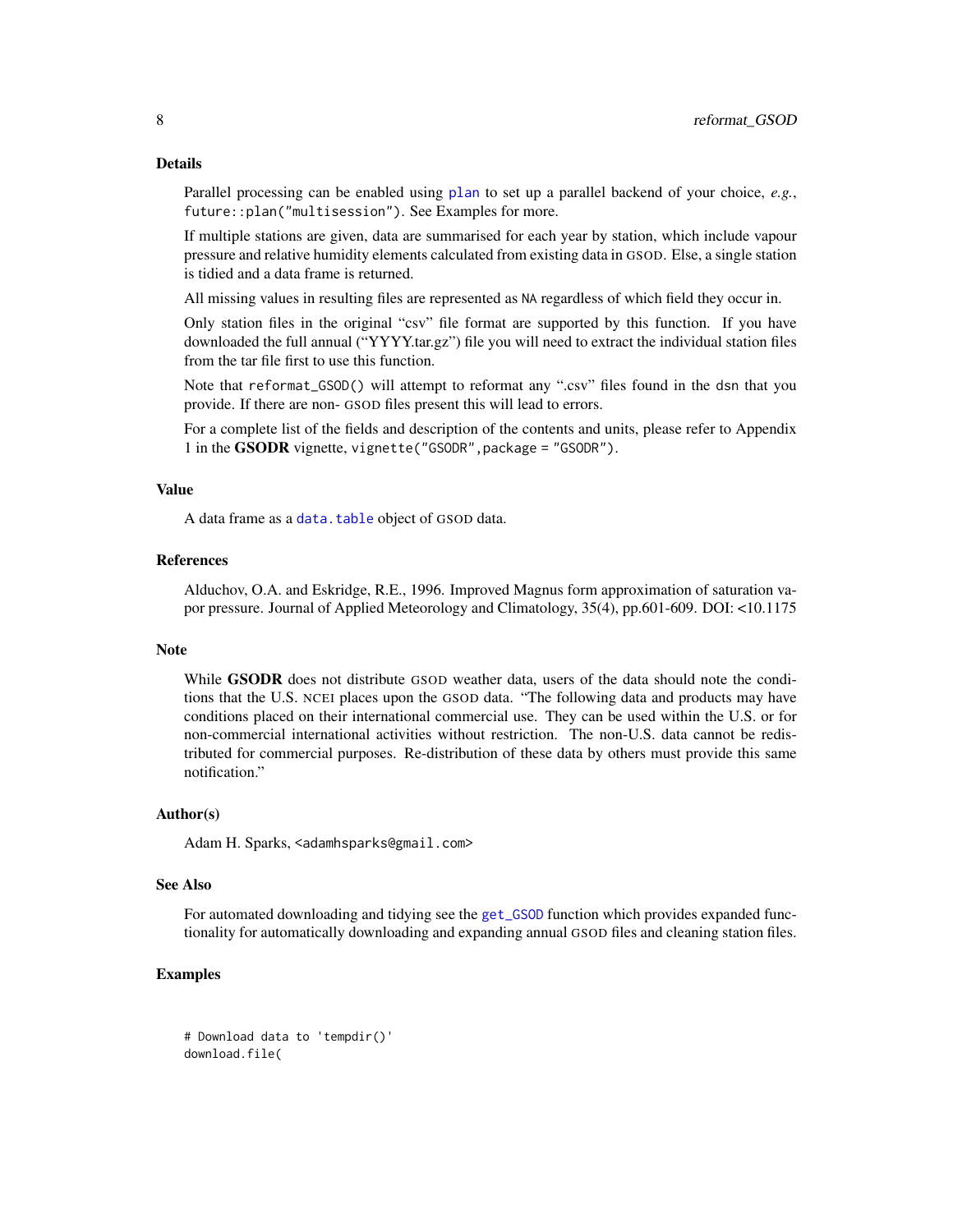#### <span id="page-8-0"></span>update\_station\_list 9

```
url ="https://www.ncei.noaa.gov/data/global-summary-of-the-day/access/2010/95551099999.csv",
 destfile = file.path(tempdir(), "95551099999.csv"),
 mode = "wb")
# Reformat station data files in R's tempdir() directory
tbar <- reformat_GSOD(dsn = tempdir())
tbar
```
update\_station\_list *Download latest station list metadata and update internal database*

#### Description

This function downloads the latest station list (isd-history.csv) from the NCEI server and updates the data distributed with **GSODR** to the latest stations available. These data provide unique identifiers, country, state (if in U.S.) and when weather observations begin and end.

#### Usage

```
update_station_list()
```
#### Details

Care should be taken when using this function if reproducibility is necessary as different machines with the same version of **GSODR** can end up with different versions of the isd\_history.csv file internally.

There is no need to use this unless you know that a station exists in the isd\_history.csv file that is not available in GSODR's self-contained database.

To directly access these data, use: load(system.file("extdata","isd\_history.rda",package = "GSODR"))

#### Author(s)

Adam H. Sparks, <adamhsparks@gmail.com>

#### Examples

```
## Not run:
update_station_list()
```
## End(Not run)